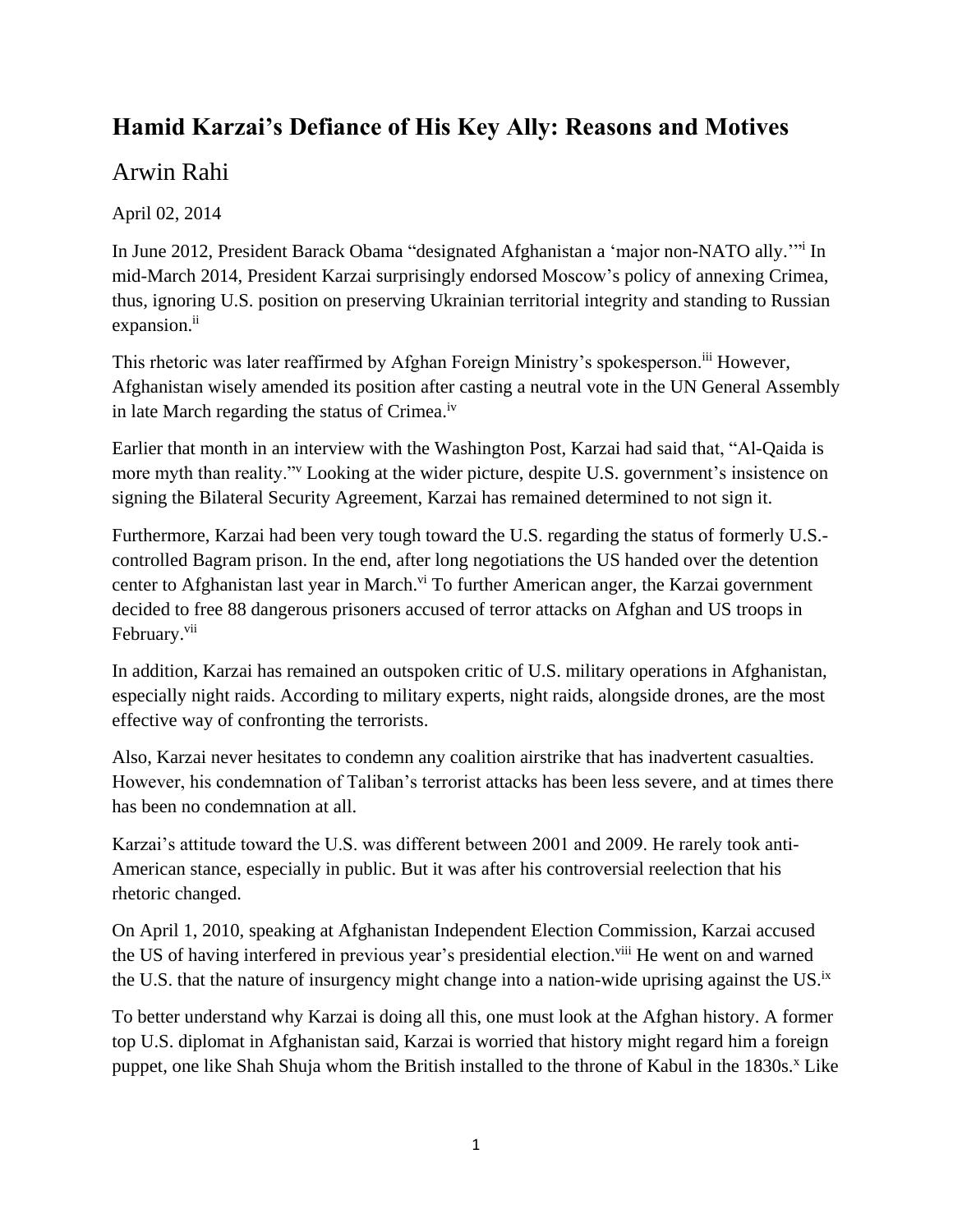Karzai—who has been on the CIA payroll—Shah Shuja too was on the payroll of a foreign country: Britain.<sup>xi</sup>

Since then, Shah Shuja's name has become synonymous with being a foreign puppet. Interestingly, both Shah Shuja and Karzai are from the same Popalzai tribe.<sup>xii</sup> However, Karzai seems to have become determined to prevent himself from becoming another Shah Shuja in history. Therefore, he wants to be seen as a leader who has not been submissive to foreigners, especially the Americans.

To this end, Karzai has condemned the Gandamak and Durand agreements of 1879 and 1893 respectively, which Britain imposed on Afghanistan.<sup>xiii</sup> Given this, lately Karzai has laid out his conditions for singing the BSA with the U.S.: first, an end to night raids by US troops; second, the U.S. should bring the Taliban to the negotiating table.<sup>xiv</sup> The latter condition is unrealistic because the Taliban have ruled out negotiations with the Karzai government.<sup>xv</sup>

No one can bring any side to the negotiating table, if they do not want to negotiate. Karzai—as an experienced negotiator—knows this very well. Nonetheless, Karzai's anti-U.S. rhetoric is not representative of will of the Afghan people who want long-term friendship with the U.S. That is why their representatives to the Loya Girga in Kabul endorsed the BSA by a majority last November.

Having had tense relations with the Karzai government, for its part, the U.S. can take several steps in relation to Afghanistan. First, since all the major candidates have announced their willingness to sign the BSA, the US should wait for the outcome of April 5 presidential election and then sign the BSA with the new president. Secondly, the U.S. should keep an eye on the Karzai government so that the latter does not rig the election.

Third, the U.S. should make sure that the results of the election are not delayed until August, especially if there is a runoff. If the next president does not come to office before August, it is likely that the BSA will not be signed, leading in turn to complete US and NATO troop withdrawal by the end of year.

Finally, under the next Afghan president the U.S. should not limit the scope of its relations with Afghanistan to one person—the president. United States' experience with Karzai indicates how one person can hijack the will of an entire nation. Instead, the U.S. should build long-term bonds with the Afghan people and try to win further hearts and minds by upholding its commitment of respecting Afghan sovereignty and staying out of internal Afghan politics.

 $\overline{\phantom{a}}$ <sup>i</sup> "Designation of the Islamic Republic of Afghanistan as a Major Non-NATO Ally," the White House, July 6, 2012, accessed March 30, 2014, [http://www.whitehouse.gov/the-press-office/2012/07/06/presidential-memorandum](http://www.whitehouse.gov/the-press-office/2012/07/06/presidential-memorandum-designation-islamic-republic-afghanistan-major-n)[designation-islamic-republic-afghanistan-major-n.](http://www.whitehouse.gov/the-press-office/2012/07/06/presidential-memorandum-designation-islamic-republic-afghanistan-major-n)

ii President Karzai Meets with US Congressional Delegation," Office of the Afghan President, March 22, 2014, accessed March 29, 2014, [http://president.gov.af/en/news/30706.](http://president.gov.af/en/news/30706)

iii "TOLOnews 6pm News 24 March 2014," Tolonews' Youtube Channel, March 24, 2014, accessed March 30, 2014, [https://www.youtube.com/watch?v=exXVLaClp9w.](https://www.youtube.com/watch?v=exXVLaClp9w)